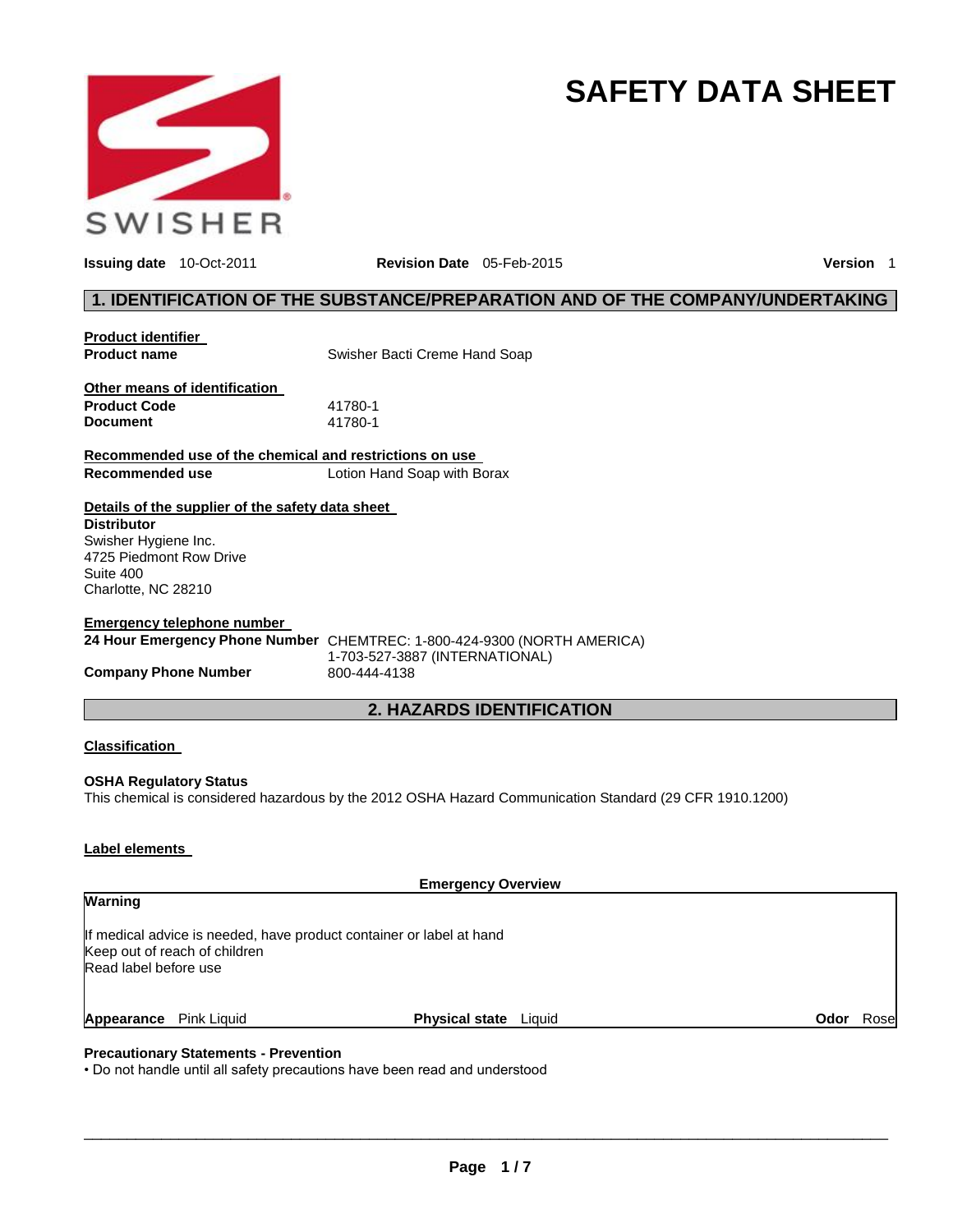#### **Precautionary Statements - Response**

• IF exposed or concerned: Get medical advice/attention

• IF IN EYES: Rinse cautiously with water for several minutes. Remove contact lenses, if present and easy to do. Continue rinsing

\_\_\_\_\_\_\_\_\_\_\_\_\_\_\_\_\_\_\_\_\_\_\_\_\_\_\_\_\_\_\_\_\_\_\_\_\_\_\_\_\_\_\_\_\_\_\_\_\_\_\_\_\_\_\_\_\_\_\_\_\_\_\_\_\_\_\_\_\_\_\_\_\_\_\_\_\_\_\_\_\_\_\_\_\_\_\_\_\_\_\_\_\_

- IF ON SKIN: Wash with plenty of soap and water
- IF INHALED: Remove victim to fresh air and keep at rest in a position comfortable for breathing
- IF SWALLOWED: Call a POISON CENTER or doctor/physician if you feel unwell

#### **Precautionary Statements - Storage**

Store in a well-ventilated place

**Precautionary Statements - Disposal** Dispose of contents/container to approved disposal facility

### **Hazards not otherwise classified (HNOC)**

**Other information** 

#### **3. COMPOSITION/INFORMATION ON INGREDIENTS**

This material is not considered hazardous by the OSHA Hazard Communication Standard (29 CFR 1910.1200).

\*The exact percentage (concentration) of composition has been withheld as a trade secret.

#### **4. FIRST AID MEASURES**

## **First aid measures for different exposure routes Eye contact** Flush with large amounts of running water for at least 15 minutes while holding upper and lower lids open. If irritation persists get medical attention immediately. **Skin contact** Flush skin with plenty of water. Wash contaminated clothing before re-wearing. **Inhalation Remove to fresh air.**

**Ingestion** Drink large amounts of water. DO NOT INDUCE VOMITING. Consult physician immediately for additional advice and treatment.

#### **Most important symptoms/effects, acute and delayed**

**Main Symptoms** The most important known symptoms and effects are described in the labelling in section 2 and/or in section 11.

#### **Indication of immediate medical attention and special treatment needed, if necessary**

**Notes to physician** Treat symptomatically.

#### **5. FIRE-FIGHTING MEASURES**

#### **Suitable Extinguishing Media**

Use extinguishing measures that are appropriate to local circumstances and the surrounding environment.

**Unsuitable Extinguishing Media** CAUTION: Use of water spray when fighting fire may be inefficient.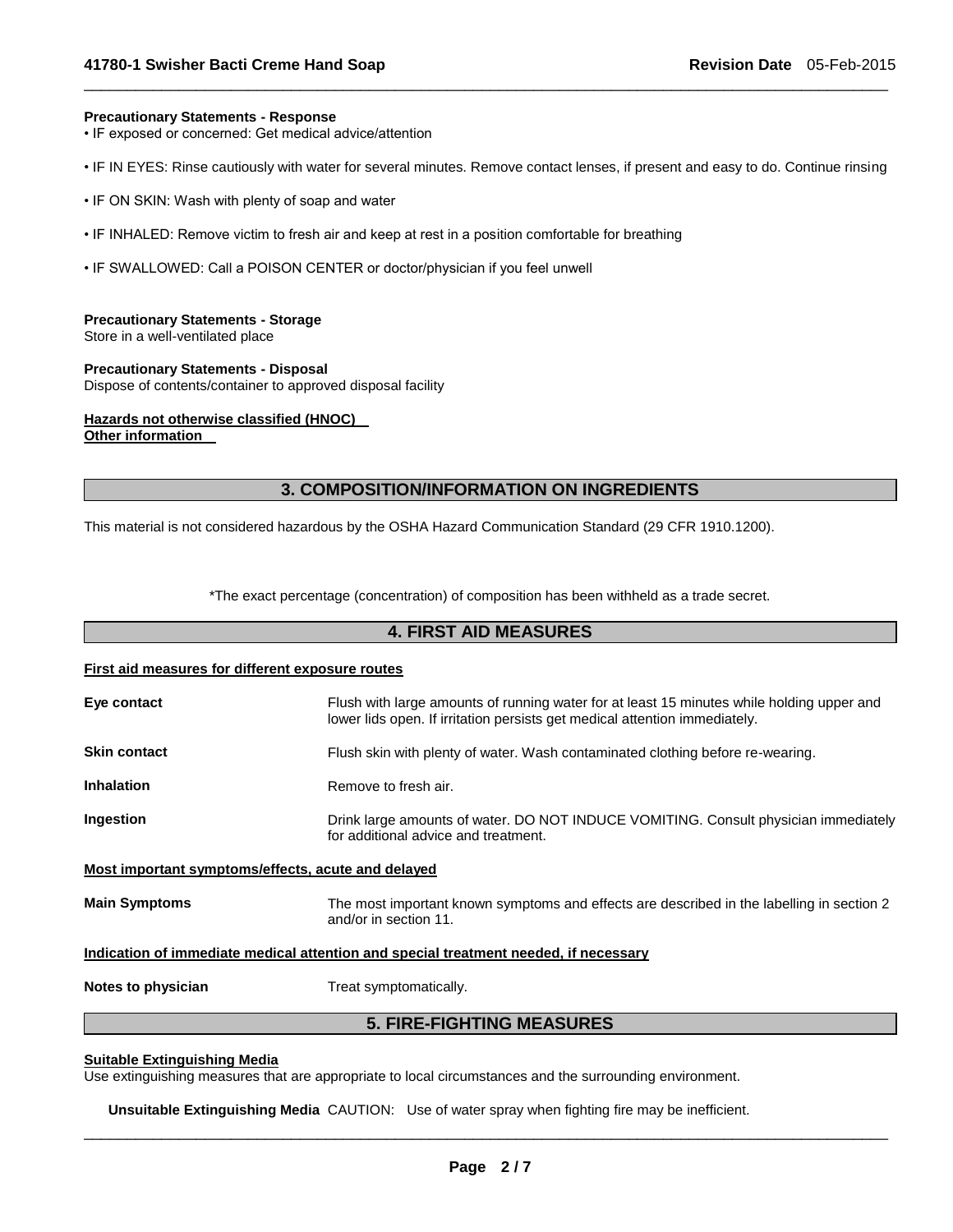#### **Specific hazards arising from the chemical**

No information available.

#### **Explosion Data Sensitivity to Mechanical Impact** None. **Sensitivity to Static Discharge** None.

#### **Protective Equipment and Precautions for Firefighters**

As in any fire, wear self-contained breathing apparatus pressure-demand, MSHA/NIOSH (approved or equivalent) and full protective gear.

#### **6. ACCIDENTAL RELEASE MEASURES**

\_\_\_\_\_\_\_\_\_\_\_\_\_\_\_\_\_\_\_\_\_\_\_\_\_\_\_\_\_\_\_\_\_\_\_\_\_\_\_\_\_\_\_\_\_\_\_\_\_\_\_\_\_\_\_\_\_\_\_\_\_\_\_\_\_\_\_\_\_\_\_\_\_\_\_\_\_\_\_\_\_\_\_\_\_\_\_\_\_\_\_\_\_

#### **Personal precautions, protective equipment and emergency procedures**

| <b>Personal precautions</b>                           | Ensure adequate ventilation, especially in confined areas.                                                                                                                                                                                                                                                                             |  |  |  |  |  |
|-------------------------------------------------------|----------------------------------------------------------------------------------------------------------------------------------------------------------------------------------------------------------------------------------------------------------------------------------------------------------------------------------------|--|--|--|--|--|
| <b>Environmental precautions</b>                      |                                                                                                                                                                                                                                                                                                                                        |  |  |  |  |  |
| <b>Environmental precautions</b>                      | See Section 12 for additional Ecological Information.                                                                                                                                                                                                                                                                                  |  |  |  |  |  |
| Methods and materials for containment and cleaning up |                                                                                                                                                                                                                                                                                                                                        |  |  |  |  |  |
| <b>Methods for Containment</b>                        | Prevent further leakage or spillage if safe to do so.                                                                                                                                                                                                                                                                                  |  |  |  |  |  |
| Methods for cleaning up                               | Stop spill or leak if it can be done safely. Contain spill to smallest possible area. Large spills<br>should be recovered for disposal. Waste materials should be disposed of in accordance<br>with all local, state and federal regulations. Transfer contaminated absorbent, soil and other<br>materials to containers for disposal. |  |  |  |  |  |

#### **7. HANDLING AND STORAGE**

### **Precautions for safe handling Advice on safe handling** KEEP OUT OF REACH OF CHILDREN. Open containers slowly to relieve any pressure. Keep container closed when not in use. Empty containers may contain product residue. All safety precautions taken when handling this product should also be taken when handling empty drums and containers. **Conditions for safe storage, including any incompatibilities Technical measures/Storage conditions**  Store in a cool, dry area away from combustibles and reactive chemicals. Store away from sources of ignition. Do not store at temperatures above 120 ° F. **Incompatible products Strong oxidizing agents. 8. EXPOSURE CONTROLS/PERSONAL PROTECTION**

#### **Control parameters**

| <b>Exposure Guidelines</b><br><b>Appropriate engineering controls</b>                                | Review Section 3 & 4 for Exposure Guidelines.                                             |  |  |
|------------------------------------------------------------------------------------------------------|-------------------------------------------------------------------------------------------|--|--|
| <b>Engineering Measures</b><br>Individual protection measures, such as personal protective equipment | Ensure adequate ventilation and that running water is available for washing eyes and skin |  |  |
| <b>Eye/Face Protection</b>                                                                           | Splash-proof chemical goggles or face shield.                                             |  |  |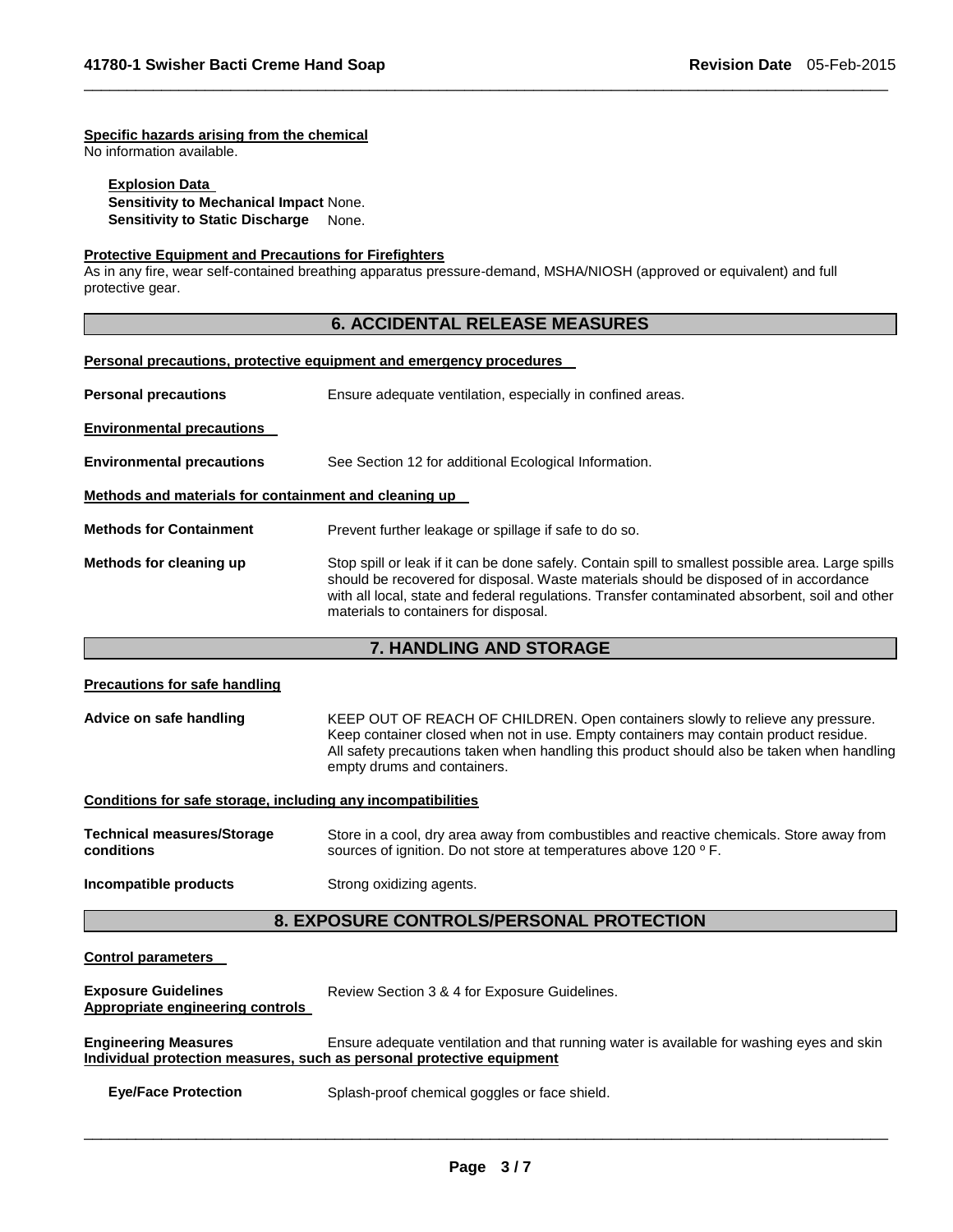| Skin and body protection      | Impervious rubber, alkali-proof protective gloves. Impervious rubber boots & apron                                                                                                                                                                                                                                               |  |  |  |
|-------------------------------|----------------------------------------------------------------------------------------------------------------------------------------------------------------------------------------------------------------------------------------------------------------------------------------------------------------------------------|--|--|--|
| <b>Respiratory protection</b> | If exposure limits are exceeded or irritation is experienced, NIOSH/MSHA approved<br>respiratory protection should be worn. Positive-pressure supplied air respirators may be<br>required for high airborne contaminant concentrations. Respiratory protection must be<br>provided in accordance with current local regulations. |  |  |  |
| <b>Hygiene measures</b>       | Do not eat, drink or smoke when using this product. Practice good personal hygiene. Wash<br>after handling.                                                                                                                                                                                                                      |  |  |  |

\_\_\_\_\_\_\_\_\_\_\_\_\_\_\_\_\_\_\_\_\_\_\_\_\_\_\_\_\_\_\_\_\_\_\_\_\_\_\_\_\_\_\_\_\_\_\_\_\_\_\_\_\_\_\_\_\_\_\_\_\_\_\_\_\_\_\_\_\_\_\_\_\_\_\_\_\_\_\_\_\_\_\_\_\_\_\_\_\_\_\_\_\_

### **9. PHYSICAL AND CHEMICAL PROPERTIES**

#### **Physical and chemical properties**

| <b>Physical state</b>                                          | Liquid                   |           |  |                       |                   |                          |
|----------------------------------------------------------------|--------------------------|-----------|--|-----------------------|-------------------|--------------------------|
| Appearance                                                     | <b>Pink Liquid</b>       |           |  | Odor                  |                   | Rose                     |
| Color                                                          | Pink                     |           |  | <b>Odor Threshold</b> |                   | No information available |
|                                                                |                          |           |  |                       |                   |                          |
| <b>Property</b>                                                | <b>Values</b>            |           |  |                       | Remarks • Methods |                          |
| рH                                                             | $7.0 - 9.0$              |           |  |                       |                   |                          |
| <b>Melting/freezing point</b>                                  | No information available |           |  |                       |                   |                          |
| <b>Boiling point/boiling range</b><br><b>Flash Point</b>       | No information available | 212<br>°F |  |                       |                   |                          |
|                                                                | No information available |           |  |                       |                   |                          |
| <b>Evaporation rate</b>                                        | No information available |           |  |                       |                   |                          |
| Flammability (solid, gas)                                      | No information available |           |  |                       |                   |                          |
| <b>Flammability Limits in Air</b>                              |                          |           |  |                       |                   |                          |
| <b>Upper flammability limit</b>                                | No information available |           |  |                       |                   |                          |
| Lower flammability limit                                       | No information available |           |  |                       |                   |                          |
| Vapor pressure                                                 | Same as water            |           |  |                       |                   |                          |
| Vapor density                                                  | Same as water            |           |  |                       |                   |                          |
| <b>Specific Gravity</b>                                        | $1.0 - 1.03$             |           |  |                       |                   |                          |
| <b>Water solubility</b>                                        | Completely soluble.      |           |  |                       |                   |                          |
| Solubility in other solvents                                   | No information available |           |  |                       |                   |                          |
| Partition coefficient: n-octanol/waterNo information available |                          |           |  |                       |                   |                          |
| <b>Autoignition temperature</b>                                | No information available |           |  |                       |                   |                          |
| <b>Decomposition temperature</b>                               | No information available |           |  |                       |                   |                          |
| <b>Viscosity, kinematic</b>                                    | No information available |           |  |                       |                   |                          |
| <b>Viscosity, dynamic</b>                                      | No information available |           |  |                       |                   |                          |
| <b>Explosive properties</b>                                    | No information available |           |  |                       |                   |                          |
| <b>Oxidizing Properties</b>                                    | No information available |           |  |                       |                   |                          |
| <b>Other information</b>                                       |                          |           |  |                       |                   |                          |
| <b>Softening point</b>                                         | No information available |           |  |                       |                   |                          |
| <b>Molecular Weight</b>                                        | No information available |           |  |                       |                   |                          |
| VOC Content(%)                                                 | No information available |           |  |                       |                   |                          |
| <b>Density VALUE</b>                                           | No information available |           |  |                       |                   |                          |
| <b>Bulk Density VALUE</b>                                      | No information available |           |  |                       |                   |                          |
| <b>10. STABILITY AND REACTIVITY</b>                            |                          |           |  |                       |                   |                          |

### **Chemical stability**

Stable.

#### **Possibility of hazardous reactions**

None under normal processing.

#### **Conditions to Avoid**

Extreme Temperatures . Protect from freezing.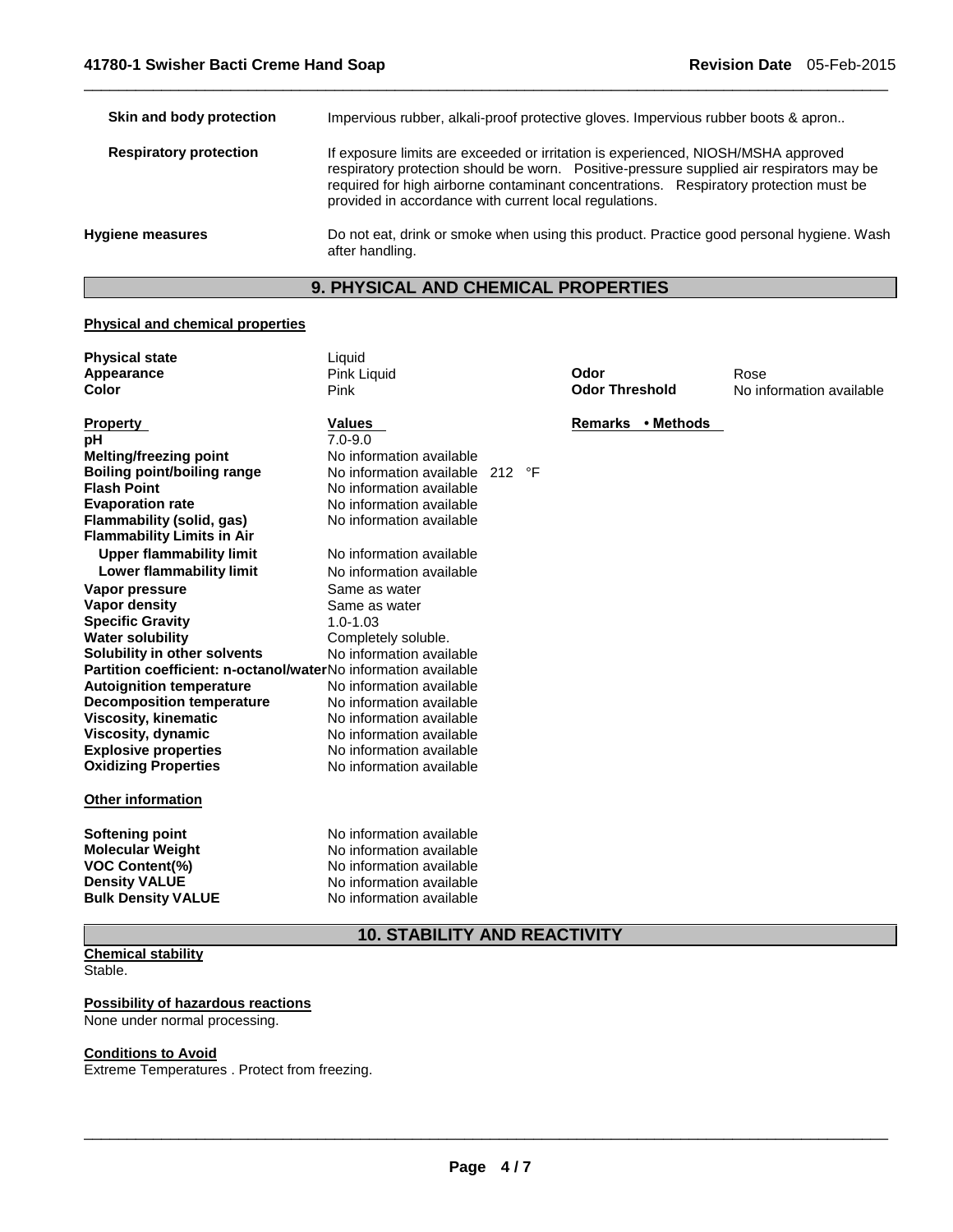#### **Incompatible Materials**

Strong oxidizing agents.

#### **Hazardous Decomposition Products**

On incineration, residue will produce oxides of carbon.

#### **11. TOXICOLOGICAL INFORMATION**

\_\_\_\_\_\_\_\_\_\_\_\_\_\_\_\_\_\_\_\_\_\_\_\_\_\_\_\_\_\_\_\_\_\_\_\_\_\_\_\_\_\_\_\_\_\_\_\_\_\_\_\_\_\_\_\_\_\_\_\_\_\_\_\_\_\_\_\_\_\_\_\_\_\_\_\_\_\_\_\_\_\_\_\_\_\_\_\_\_\_\_\_\_

#### **Information on likely routes of exposure**

| <b>Product Information</b> | There is no data available for this product  |
|----------------------------|----------------------------------------------|
| <b>Inhalation</b>          | There is no data available for this product. |
| Eye contact                | There is no data available for this product. |
| <b>Skin contact</b>        | There is no data available for this product. |
| Ingestion                  | There is no data available for this product. |

#### **Information on toxicological effects**

**Symptoms** No information available.

#### **Delayed and immediate effects as well as chronic effects from short and long-term exposure**

| <b>Sensitization</b>            | No information available. |
|---------------------------------|---------------------------|
| <b>Mutagenic effects</b>        | No information available. |
| Carcinogenicity                 | No information available. |
| <b>Reproductive toxicity</b>    | No information available. |
| <b>STOT - single exposure</b>   | No information available. |
| <b>STOT - repeated exposure</b> | No information available. |
| <b>Aspiration hazard</b>        | No information available. |

#### **Numerical measures of toxicity - Product Information**

#### **12. ECOLOGICAL INFORMATION**

#### **Ecotoxicity**

#### **Persistence and degradability**

No information available.

### **Bioaccumulation**

No information available.

**Other adverse effects** No information available

### **13. DISPOSAL CONSIDERATIONS**

#### **Waste treatment**

**Waste Disposal Methods** Disposal should be in accordance with applicable regional, national and local laws and regulations.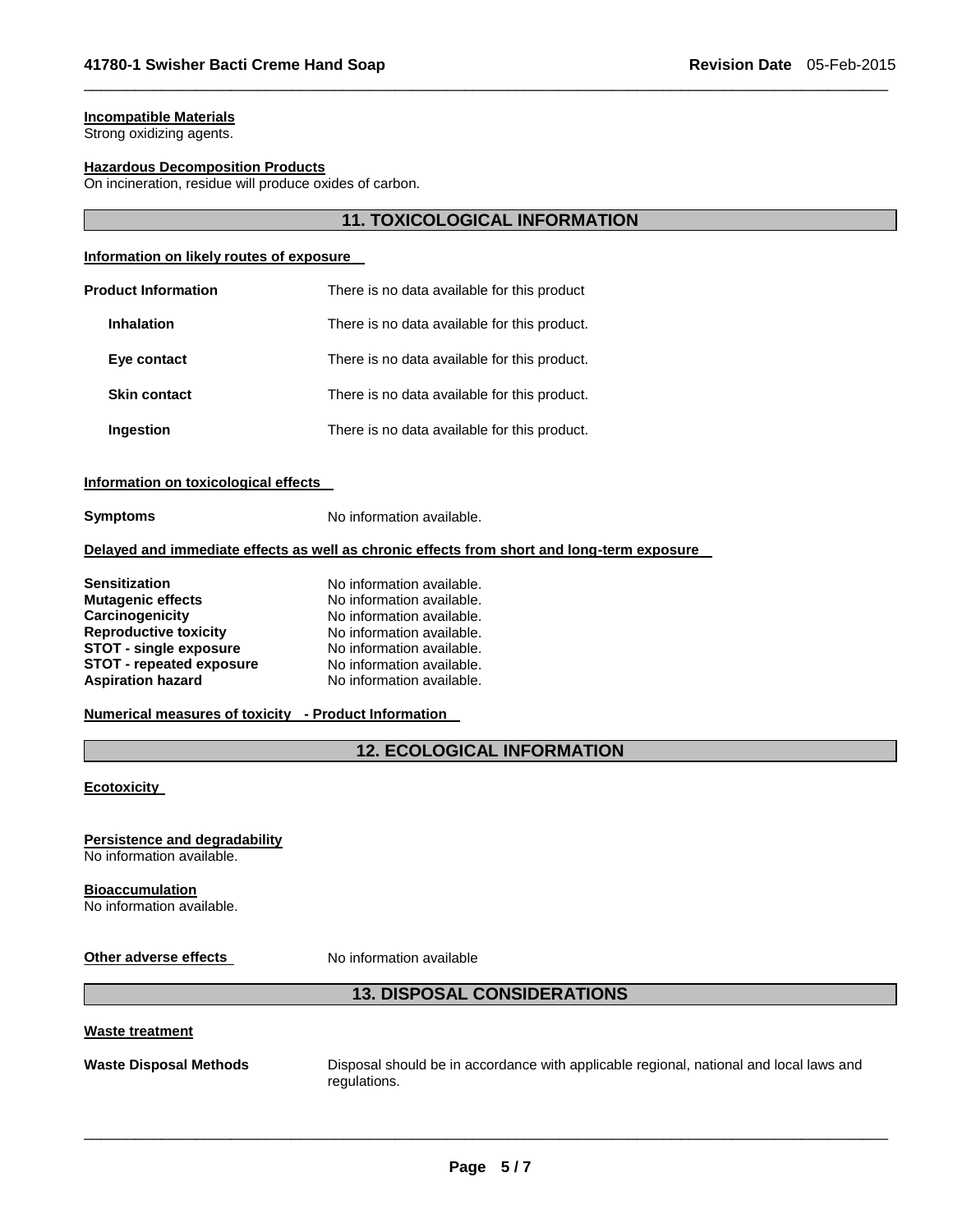**Contaminated packaging Theory Do not reuse container.** 

### **14. TRANSPORT INFORMATION**

\_\_\_\_\_\_\_\_\_\_\_\_\_\_\_\_\_\_\_\_\_\_\_\_\_\_\_\_\_\_\_\_\_\_\_\_\_\_\_\_\_\_\_\_\_\_\_\_\_\_\_\_\_\_\_\_\_\_\_\_\_\_\_\_\_\_\_\_\_\_\_\_\_\_\_\_\_\_\_\_\_\_\_\_\_\_\_\_\_\_\_\_\_

**Note** Cleaning Compound Liquid, Not Regulated

**DOT** Not regulated **Proper shipping name** Not regulated

### **15. REGULATORY INFORMATION**

| Complies |
|----------|
| Complies |
| Complies |
| Complies |
| Complies |
| Complies |
| Complies |
| Complies |
|          |

#### **Legend:**

**TSCA** - All components of this product are listed or are exempt or excluded from listing on the United States Toxic Substances Control Act Section 8(b) Inventory.

**DSL/NDSL** - Canadian Domestic Substances List/Non-Domestic Substances List

**EINECS/ELINCS** - European Inventory of Existing Commercial Chemical Substances/EU List of Notified Chemical Substances

**ENCS** - Japan Existing and New Chemical Substances

**IECSC** - China Inventory of Existing Chemical Substances

**KECL** - Korean Existing and Evaluated Chemical Substances

**PICCS** - Philippines Inventory of Chemicals and Chemical Substances

**AICS** - Australian Inventory of Chemical Substances

#### **U.S. Federal Regulations**

#### **SARA 313**

Section 313 of Title III of the Superfund Amendments and Reauthorization Act of 1986 (SARA). This product does not contain any chemicals which are subject to the reporting requirements of the Act and Title 40 of the Code of Federal Regulations, Part 372.

#### **SARA 311/312 Hazard Categories**

| <b>Acute Health Hazard</b>               | no |
|------------------------------------------|----|
| <b>Chronic Health Hazard</b>             | no |
| <b>Fire Hazard</b>                       | no |
| <b>Sudden Release of Pressure Hazard</b> | no |
| <b>Reactive Hazard</b>                   | no |

#### **Clean Water Act**

This product does not contain any substances regulated as pollutants pursuant to the Clean Water Act (40 CFR 122.21 and 40 CFR 122.42).